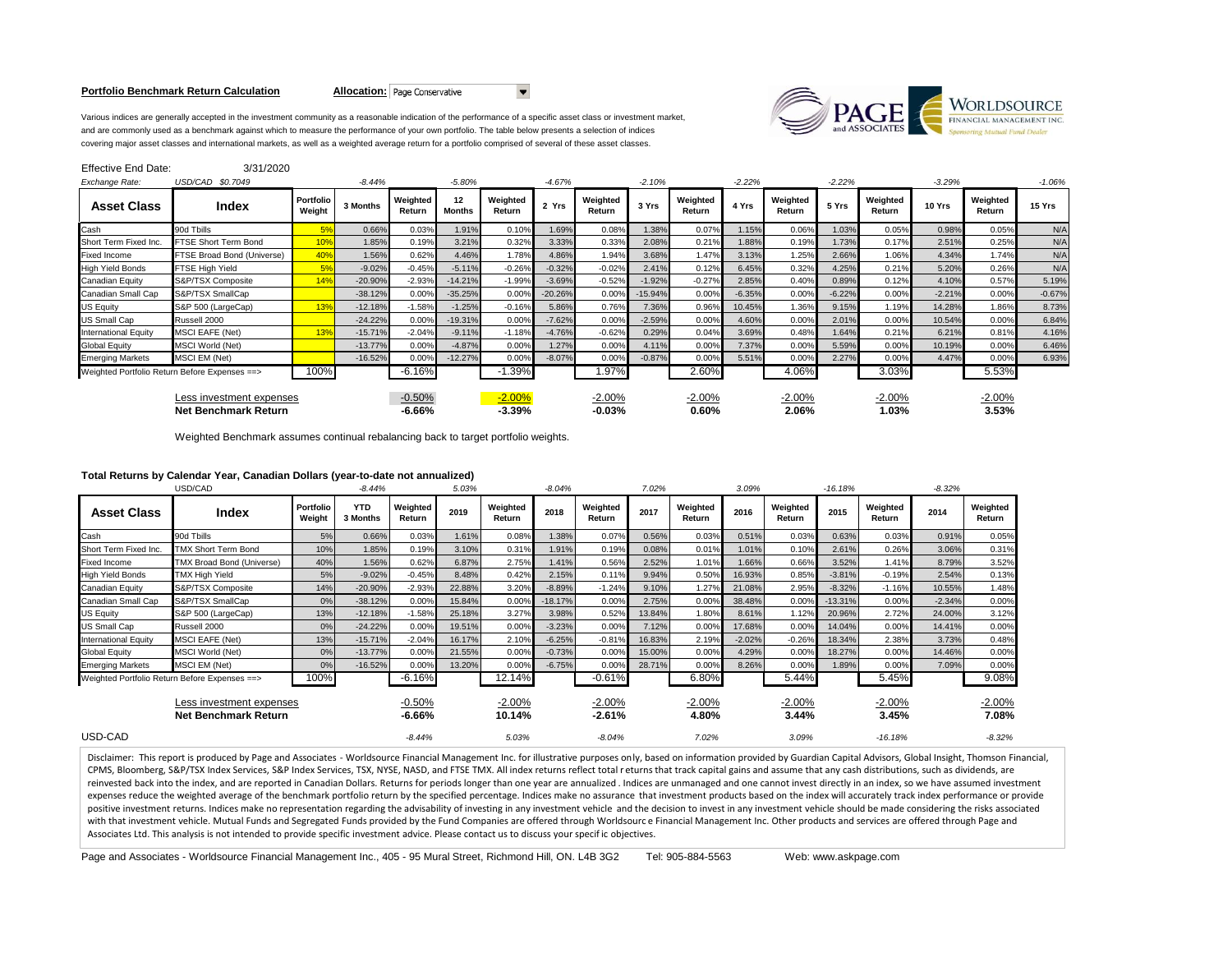#### **Portfolio Benchmark Return Calculation <b>Allocation:** Page Balanced



Various indices are generally accepted in the investment community as a reasonable indication of the performance of a specific asset class or investment market, and are commonly used as a benchmark against which to measure the performance of your own portfolio. The table below presents a selection of indices covering major asset classes and international markets, as well as a weighted average return for a portfolio comprised of several of these asset classes.

| Effective End Date:                                     | 3/31/2020                                     |                     |           |                     |                     |                      |           |                      |           |                      |          |                    |          |                    |          |                    |          |
|---------------------------------------------------------|-----------------------------------------------|---------------------|-----------|---------------------|---------------------|----------------------|-----------|----------------------|-----------|----------------------|----------|--------------------|----------|--------------------|----------|--------------------|----------|
| Exchange Rate:                                          | USD/CAD \$0.7049                              |                     | $-8.44%$  |                     | $-5.80%$            |                      | $-4.67%$  |                      | $-2.10%$  |                      | $-2.22%$ |                    | $-2.22%$ |                    | $-3.29%$ |                    | $-1.06%$ |
| <b>Asset Class</b>                                      | Index                                         | Portfolio<br>Weight | 3 Months  | Weighted<br>Return  | 12<br><b>Months</b> | Weighted<br>Return   | 2 Yrs     | Weighted<br>Return   | 3 Yrs     | Weighted<br>Return   | 4 Yrs    | Weighted<br>Return | 5 Yrs    | Weighted<br>Return | 10 Yrs   | Weighted<br>Return | 15 Yrs   |
| Cash                                                    | 90d Tbills                                    | 3%                  | 0.66%     | 0.02%               | 1.91%               | 0.06%                | 1.69%     | 0.05%                | 1.38%     | 0.04%                | 1.15%    | 0.03%              | 1.03%    | 0.03%              | 0.98%    | 0.03%              | N/A      |
| Short Term Fixed Inc.                                   | FTSE Short Term Bond                          |                     | 1.85%     | 0.00%               | 3.21%               | 0.00%                | 3.33%     | 0.00%                | 2.08%     | 0.00%                | 1.88%    | 0.00%              | 1.73%    | 0.00%              | 2.51%    | 0.00%              | N/A      |
| <b>Fixed Income</b>                                     | FTSE Broad Bond (Universe)                    | 27%                 | 1.56%     | 0.42%               | 4.46%               | 1.20%                | 4.86%     | 1.31%                | 3.68%     | 0.99%                | 3.13%    | 0.85%              | 2.66%    | 0.72%              | 4.34%    | 1.17%              | N/A      |
| <b>High Yield Bonds</b>                                 | FTSE High Yield                               | 10%                 | $-9.02%$  | $-0.90%$            | $-5.11%$            | $-0.51%$             | $-0.32%$  | $-0.03%$             | 2.41%     | 0.24%                | 6.45%    | 0.65%              | 4.25%    | 0.43%              | 5.20%    | 0.52%              | N/A      |
| Canadian Equity                                         | S&P/TSX Composite                             | 16 <sup>9</sup>     | $-20.90%$ | $-3.34%$            | $-14.21%$           | $-2.27%$             | $-3.69%$  | $-0.59%$             | $-1.92%$  | $-0.31%$             | 2.85%    | 0.46%              | 0.89%    | 0.14%              | 4.10%    | 0.66%              | 5.19%    |
| Canadian Small Cap                                      | S&P/TSX SmallCap                              | 49                  | $-38.12%$ | $-1.52%$            | $-35.25%$           | $-1.41%$             | $-20.26%$ | $-0.81%$             | $-15.94%$ | $-0.64%$             | $-6.35%$ | $-0.25%$           | $-6.22%$ | $-0.25%$           | $-2.21%$ | $-0.09%$           | $-0.67%$ |
| <b>US Equity</b>                                        | S&P 500 (LargeCap)                            | 16%                 | $-12.18%$ | $-1.95%$            | $-1.25%$            | $-0.20%$             | 5.86%     | 0.94%                | 7.36%     | 1.18%                | 10.45%   | 1.67%              | 9.15%    | 1.46%              | 14.28%   | 2.28%              | 8.73%    |
| <b>US Small Cap</b>                                     | Russell 2000                                  |                     | $-24.22%$ | $-0.97%$            | $-19.31%$           | $-0.77%$             | $-7.62%$  | $-0.30%$             | $-2.59%$  | $-0.10%$             | 4.60%    | 0.18%              | 2.01%    | 0.08%              | 10.54%   | 0.42%              | 6.84%    |
| <b>International Equity</b>                             | <b>MSCI EAFE (Net)</b>                        | 16 <sup>9</sup>     | $-15.71%$ | $-2.51%$            | $-9.11%$            | $-1.46%$             | $-4.76%$  | $-0.76%$             | 0.29%     | 0.05%                | 3.69%    | 0.59%              | 1.64%    | 0.26%              | 6.21%    | 0.99%              | 4.16%    |
| <b>Global Equity</b>                                    | <b>MSCI World (Net)</b>                       |                     | $-13.77%$ | 0.00%               | $-4.87%$            | 0.00%                | 1.27%     | 0.00%                | 4.11%     | 0.00%                | 7.37%    | 0.00%              | 5.59%    | 0.00%              | 10.19%   | 0.00%              | 6.46%    |
| <b>Emerging Markets</b>                                 | MSCI EM (Net)                                 |                     | $-16.52%$ | $-0.66%$            | $-12.27%$           | $-0.49%$             | $-8.07%$  | $-0.32%$             | $-0.87%$  | $-0.03%$             | 5.51%    | 0.22%              | 2.27%    | 0.09%              | 4.47%    | 0.18%              | 6.93%    |
|                                                         | Weighted Portfolio Return Before Expenses ==> |                     |           | $-11.42%$           |                     | $-5.85%$             |           | $-0.52%$             |           | 1.42%                |          | 4.39%              |          | 2.97%              |          | 6.17%              |          |
| Less investment expenses<br><b>Net Benchmark Return</b> |                                               |                     |           | $-0.50%$<br>-11.92% |                     | $-2.00%$<br>$-7.85%$ |           | $-2.00%$<br>$-2.52%$ |           | $-2.00%$<br>$-0.58%$ |          | $-2.00%$<br>2.39%  |          | $-2.00%$<br>0.97%  |          | $-2.00%$<br>4.17%  |          |

 $\overline{\phantom{a}}$ 

Weighted Benchmark assumes continual rebalancing back to target portfolio weights.

# **Total Returns by Calendar Year, Canadian Dollars (year-to-date not annualized)**

|                                                         | USD/CAD                    |                     | $-8.44%$               |                       | 5.03%  |                    | $-8.04%$  | 7.02%                |        |                    | 3.09%    |                    | $-16.18%$ |                    | $-8.32%$ |                    |
|---------------------------------------------------------|----------------------------|---------------------|------------------------|-----------------------|--------|--------------------|-----------|----------------------|--------|--------------------|----------|--------------------|-----------|--------------------|----------|--------------------|
| <b>Asset Class</b>                                      | Index                      | Portfolio<br>Weight | <b>YTD</b><br>3 Months | Weighted<br>Return    | 2019   | Weighted<br>Return | 2018      | Weighted<br>Return   | 2017   | Weighted<br>Return | 2016     | Weighted<br>Return | 2015      | Weighted<br>Return | 2014     | Weighted<br>Return |
| Cash                                                    | 90d Tbills                 | 3%                  | 0.66%                  | 0.02%                 | 1.61%  | 0.05%              | 1.38%     | 0.04%                | 0.56%  | 0.02%              | 0.51%    | 0.02%              | 0.63%     | 0.02%              | 0.91%    | 0.03%              |
| Short Term Fixed Inc.                                   | <b>TMX Short Term Bond</b> | 0%                  | 1.85%                  | 0.00%                 | 3.10%  | 0.00%              | 1.91%     | 0.00%                | 0.08%  | 0.00%              | 1.01%    | 0.00%              | 2.61%     | 0.00%              | 3.06%    | 0.00%              |
| <b>Fixed Income</b>                                     | TMX Broad Bond (Universe)  | 27%                 | 1.56%                  | 0.42%                 | 6.87%  | 1.85%              | 1.41%     | 0.38%                | 2.52%  | 0.68%              | 1.66%    | 0.45%              | 3.52%     | 0.95%              | 8.79%    | 2.37%              |
| <b>High Yield Bonds</b>                                 | TMX High Yield             | 10%                 | $-9.02%$               | $-0.90%$              | 8.48%  | 0.85%              | 2.15%     | 0.22%                | 9.94%  | 0.99%              | 16.93%   | 1.69%              | $-3.81%$  | $-0.38%$           | 2.54%    | 0.25%              |
| Canadian Equity                                         | S&P/TSX Composite          | 16%                 | $-20.90%$              | $-3.34%$              | 22.88% | 3.66%              | $-8.89%$  | $-1.42%$             | 9.10%  | 1.46%              | 21.08%   | 3.37%              | $-8.32%$  | $-1.33%$           | 10.55%   | 1.69%              |
| Canadian Small Cap                                      | S&P/TSX SmallCap           | 4%                  | $-38.12%$              | $-1.52%$              | 15.84% | 0.63%              | $-18.17%$ | $-0.73%$             | 2.75%  | 0.11%              | 38.48%   | 1.54%              | $-13.31%$ | $-0.53%$           | $-2.34%$ | $-0.09%$           |
| <b>US Equity</b>                                        | S&P 500 (LargeCap)         | 16%                 | $-12.18%$              | $-1.95%$              | 25.18% | 4.03%              | 3.98%     | 0.64%                | 13.84% | 2.21%              | 8.61%    | 1.38%              | 20.96%    | 3.35%              | 24.00%   | 3.84%              |
| US Small Cap                                            | Russell 2000               | 4%                  | $-24.22%$              | $-0.97%$              | 19.51% | 0.78%              | $-3.23%$  | $-0.13%$             | 7.12%  | 0.28%              | 17.68%   | 0.71%              | 14.04%    | 0.56%              | 14.41%   | 0.58%              |
| <b>International Equity</b>                             | <b>MSCI EAFE (Net)</b>     | 16%                 | $-15.71%$              | $-2.51%$              | 16.17% | 2.59%              | $-6.25%$  | $-1.00%$             | 16.83% | 2.69%              | $-2.02%$ | $-0.32%$           | 18.34%    | 2.93%              | 3.73%    | 0.60%              |
| <b>Global Equity</b>                                    | MSCI World (Net)           | 0%                  | $-13.77%$              | 0.00%                 | 21.55% | 0.00%              | $-0.73%$  | 0.00%                | 15.00% | 0.00%              | 4.29%    | 0.00%              | 18.27%    | 0.00%              | 14.46%   | 0.00%              |
| <b>Emerging Markets</b>                                 | MSCI EM (Net)              | 4%                  | $-16.52%$              | $-0.66%$              | 13.20% | 0.53%              | $-6.75%$  | $-0.27%$             | 28.71% | 1.15%              | 8.26%    | 0.33%              | 1.89%     | 0.08%              | 7.09%    | 0.28%              |
| Weighted Portfolio Return Before Expenses == >          |                            | 100%                |                        | $-11.42%$             |        | 14.97%             |           | $-2.27%$             |        | 9.60%              |          | 9.16%              |           | 5.65%              |          | 9.55%              |
| Less investment expenses<br><b>Net Benchmark Return</b> |                            |                     |                        | $-0.50%$<br>$-11.92%$ |        | $-2.00%$<br>12.97% |           | $-2.00%$<br>$-4.27%$ |        | $-2.00%$<br>7.60%  |          | $-2.00%$<br>7.16%  |           | $-2.00%$<br>3.65%  |          | $-2.00%$<br>7.55%  |
| USD-CAD                                                 |                            |                     |                        | $-8.44%$              |        | 5.03%              |           | $-8.04%$             |        | 7.02%              |          | 3.09%              |           | $-16.18%$          |          | $-8.32%$           |

Disclaimer: This report is produced by Page and Associates - Worldsource Financial Management Inc. for illustrative purposes only, based on information provided by Guardian Capital Advisors, Global Insight, Thomson Financi CPMS, Bloomberg, S&P/TSX Index Services, S&P Index Services, TSX, NYSE, NASD, and FTSE TMX. All index returns reflect total r eturns that track capital gains and assume that any cash distributions, such as dividends, are reinvested back into the index, and are reported in Canadian Dollars. Returns for periods longer than one year are annualized . Indices are unmanaged and one cannot invest directly in an index, so we have assumed investmen expenses reduce the weighted average of the benchmark portfolio return by the specified percentage. Indices make no assurance that investment products based on the index will accurately track index performance or provide positive investment returns. Indices make no representation regarding the advisability of investing in any investment vehicle and the decision to invest in any investment vehicle should be made considering the risks associ with that investment vehicle. Mutual Funds and Segregated Funds provided by the Fund Companies are offered through Worldsourc e Financial Management Inc. Other products and services are offered through Page and Associates Ltd. This analysis is not intended to provide specific investment advice. Please contact us to discuss your specif ic objectives.

Page and Associates - Worldsource Financial Management Inc., 405 - 95 Mural Street, Richmond Hill, ON. L4B 3G2 Tel: 905-884-5563 Web: www.askpage.com